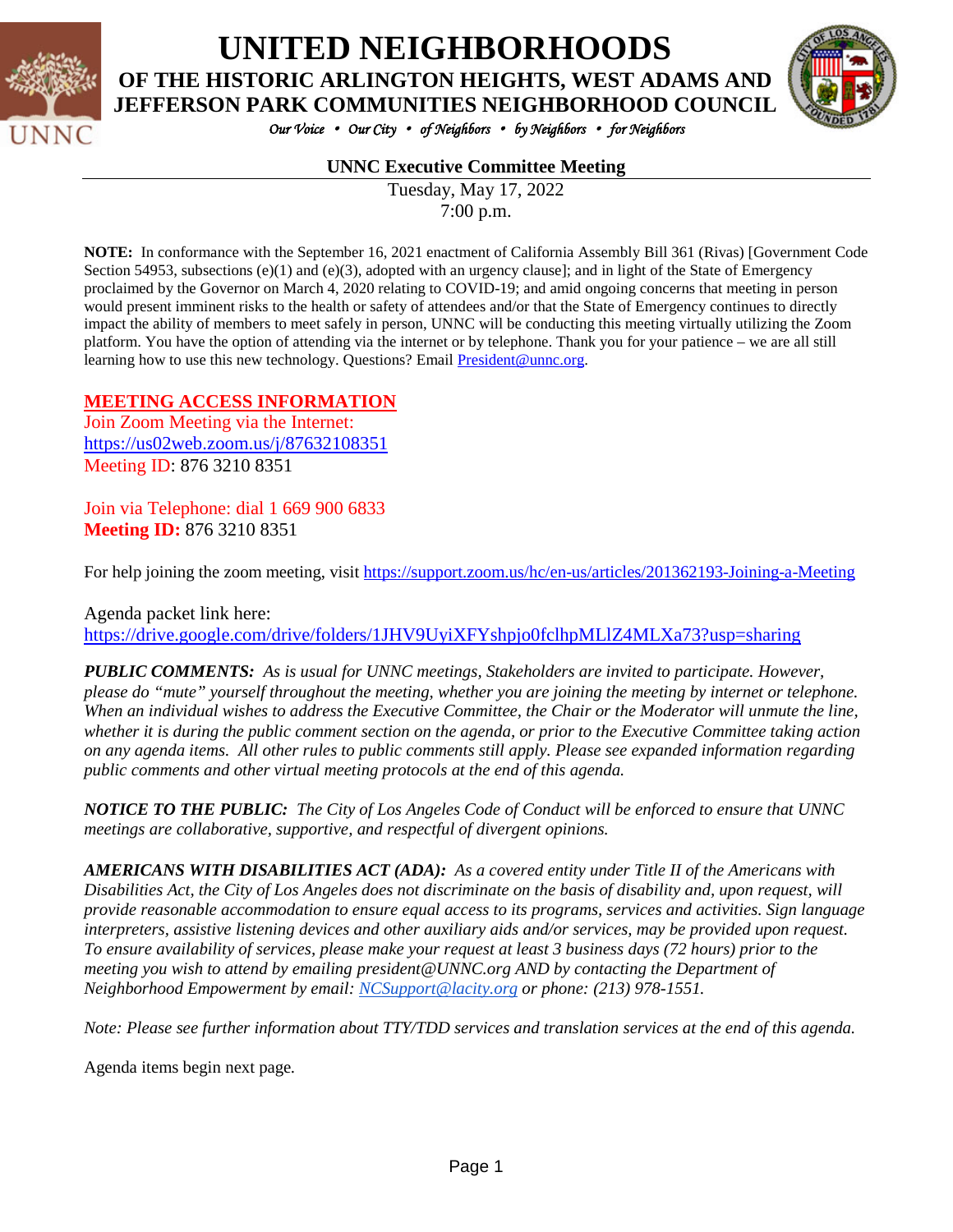

## **UNITED NEIGHBORHOODS OF THE HISTORIC ARLINGTON HEIGHTS, WEST ADAMS AND JEFFERSON PARK COMMUNITIES NEIGHBORHOOD COUNCIL**



*Our Voice* • *Our City* • *of Neighbors* • *by Neighbors* • *for Neighbors* 

### **AGENDA**

1). **Determination to continue to hold meetings virtually**: The Board of Neighborhood Commissioners (BONC) and the Department of Neighborhood Empowerment, with guidance from the Los Angeles City Attorney, have established that BONC has the authority to adopt AB 361 Findings Pursuant to Government Code Section 54953(E)(1)(b)-(c) on behalf of the City's neighborhood councils, and to determine that due to the Covid-19 state of emergency, meeting in person would present imminent risks to the health or safety of attendees. This meeting is being conducted virtually pursuant to that directive.

*AB 361 also defines more clearly how legislative bodies, including neighborhood councils, should prepare their agendas to provide for public access. Legislative bodies shall allow a reasonable amount of time per agenda item to allow public members the opportunity to provide public comment. If the agendas are "timed," then the legislative body shall not close the public comment period for the agenda item to provide public comment until that timed public comment period has elapsed.*

| $7:00$ p.m. | Call to Order/Approval of Agenda – Dolores Spears, UNNC Vice President |
|-------------|------------------------------------------------------------------------|
|             |                                                                        |

- 7:05-7:10 (3) General Public Comment/Announcements 1 min. per speaker
- 7:10-8:10 (4) Executive Committee Business:
	- A. **Budget Brief:** to determine current available funds from this budget year (i.e. available funds from Communications budget) prior to discussion of funding request**- Greg Jackson - DISCUSSION**
	- B. **Review and Approval of 2022-23 Administrative Packet, including 2022-2023 Budget: -Greg Jackson - DISCUSSION AND ACTION**
	- C. **NPG Funding Request:** World Harvest for up to \$2,000.00**- DISCUSSION AND ACTION**
	- D. **Funding Request:** Dynasty Tutoring Service for up to \$3,000.00 **- DISCUSSION AND ACTION**
	- E. **Funding Request:** Cal Green Works for up to \$5,000.00, for project at 6th Avenue Elementary School. **- DISCUSSION AND ACTION**
	- F. **Funding Request:** Outreach Committee request up to \$500.00 for the purchase of UNNC-branded pens for outreach efforts **–Lizy Moromisato - DISCUSSION AND ACTION**
	- G. **Funding Request:** Invoice from DONE that requires an annual payment of \$200.00. The license comes with restrictions. **– Theresa Maysonet - DISCUSSION AND POSSIBLE ACTION**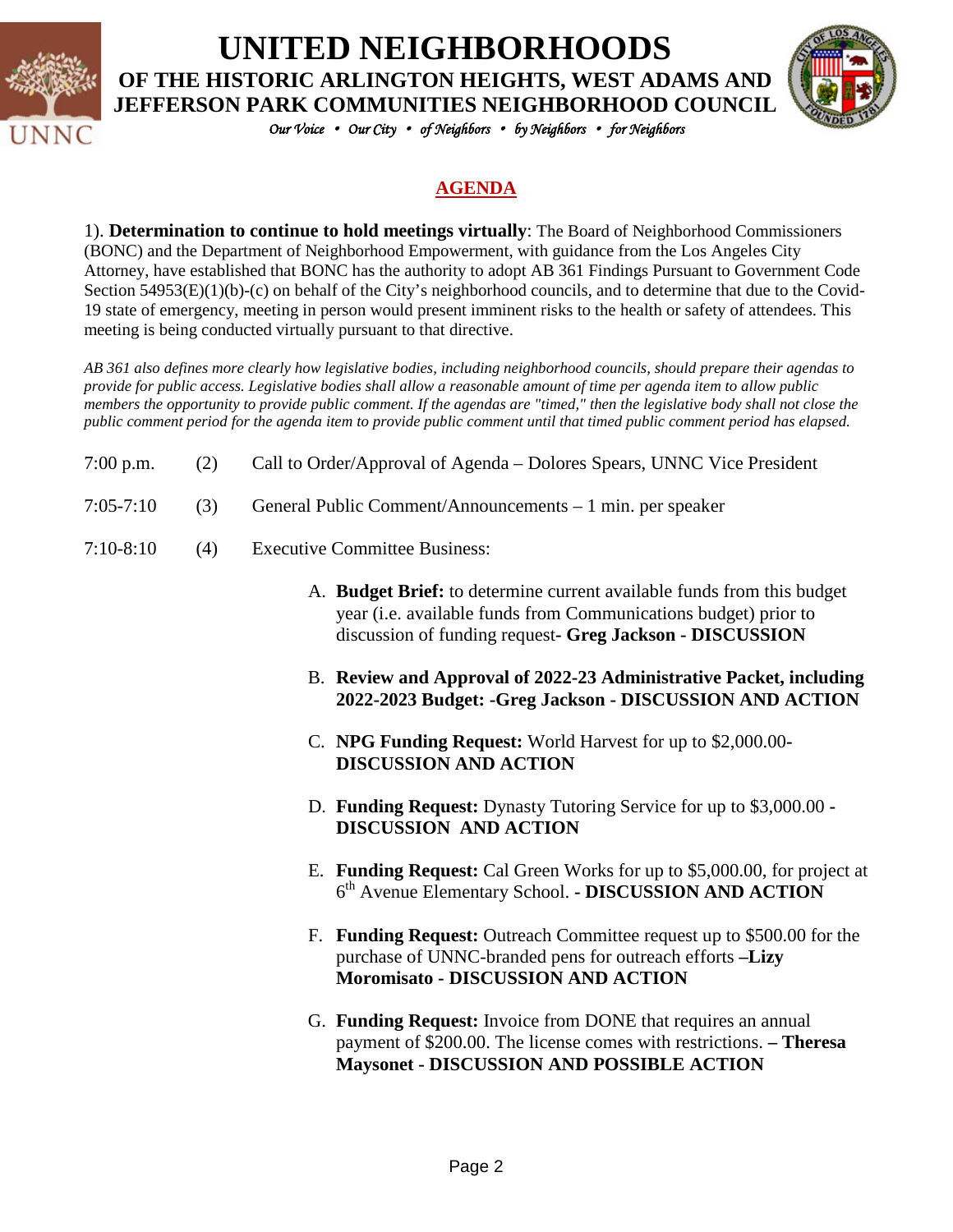

# **UNITED NEIGHBORHOODS OF THE HISTORIC ARLINGTON HEIGHTS, WEST ADAMS AND JEFFERSON PARK COMMUNITIES NEIGHBORHOOD COUNCIL**



*Our Voice* • *Our City* • *of Neighbors* • *by Neighbors* • *for Neighbors* 

- H. **Review insurance proposal for annual insurance liability coverage for UNNC's events, meetings and other activities-Laura Meyers-DISCUSSION AND ACTION**
- I. **Review and preparation of minutes taken by the Secretary, related to how late arrivals should be noted in the record – Theresa Maysonet-DISCUSSION AND POSSIBLE ACTION**
- J. **Review 2023 NC Election Information Worksheet:** Neighborhood Councils' elections will be held in Spring, 2023 (UNNC's date is Saturday, April  $22<sup>nd</sup>$ ) UNNC is required to identify potential in-person location, alternatives and other items. **–Laura Meyers-DISCUSSION AND ACTION**
- K. **Board Member Attendance and Training: Dolores Spears-DISCUSSION**
- L. **Upcoming Governing Board Meeting Agenda Items – DISCUSSION AND ACTION**

8:10 – 8:20 (5) **Committee Reports:** Updates, if any, including **President's Report,**  Committees, schedules, minutes from said meetings, recording of minutes, are those minutes being published-**DISCUSSION**-Greg Jackson

- 8:20-8:25 (6) **Secretary's Report:**
- 8:35 8:50 (7) **Treasurer's Report:** Financial Update, Project(s)
- 8:50 8:55 (8) **Old Business**: Recruitment to fill vacant Board Positions.
- 8:55 9:00 (9) **New Business**: Planning for possible off-site July Board meeting, election of officers and request end-of-year brief from all committee chairpersons.
- 9:00 p.m. (10) **Adjourn**

*Time allocations for agenda items are approximate and may be shortened or lengthened at the discretion of the Chairperson. The meeting may go past the stated adjournment time.*

**Future Meetings**: The next scheduled UNNC Executive Committee meeting is **Tues., June 21**, **2022**, at 7 p.m., subject to cancellation if no agenda items. *(Standing Executive Committee meetings are held on the 3rd Tuesday of the month, currently via Zoom.)*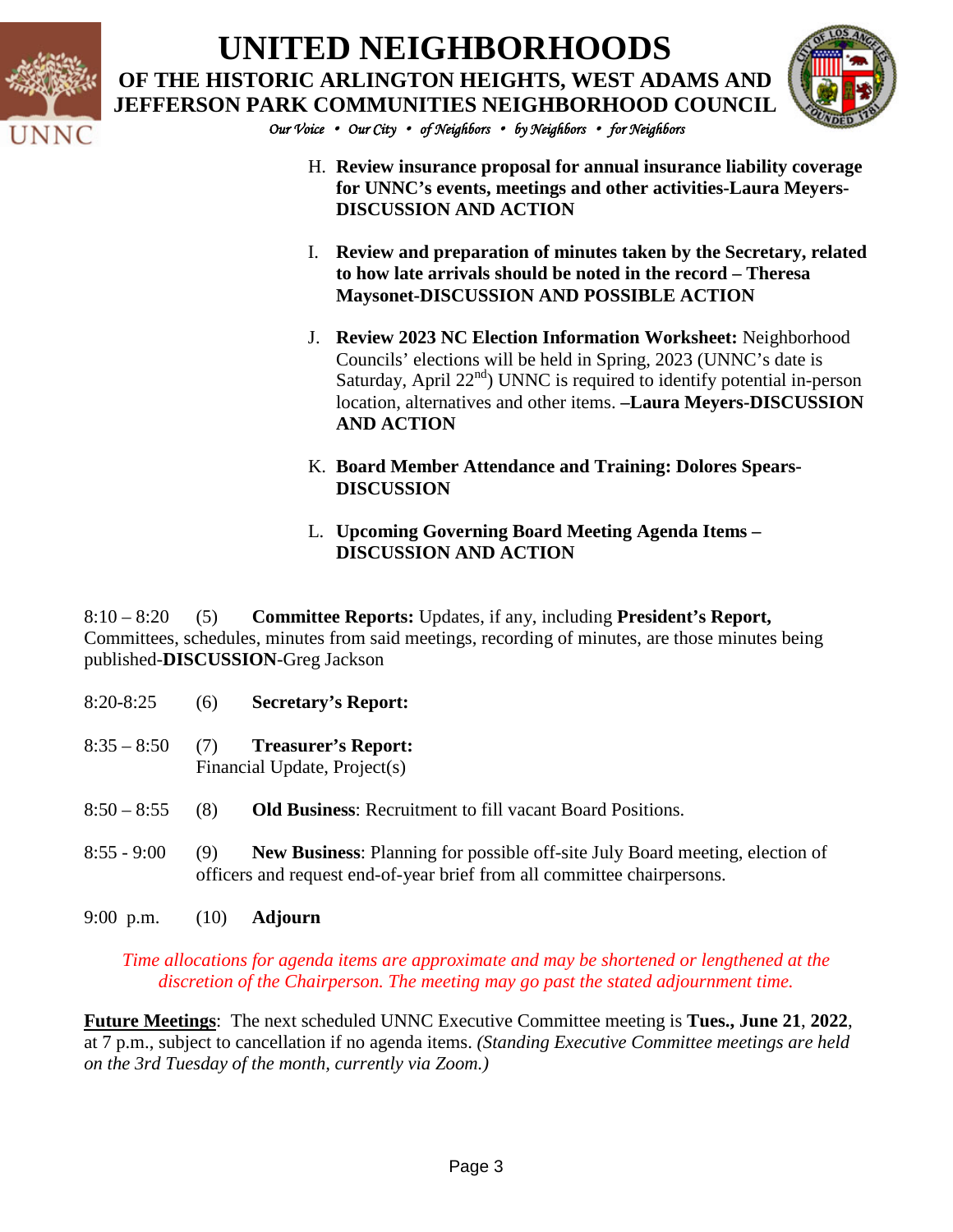

## *Our Voice* • *Our City* • *of Neighbors* • *by Neighbors* • *for Neighbors*  **UNITED NEIGHBORHOODS OF THE HISTORIC ARLINGTON HEIGHTS, WEST ADAMS AND JEFFERSON PARK COMMUNITIES NEIGHBORHOOD COUNCIL**



**Further AB 361 Updates**: Public comment cannot be required to be submitted in advance of the meeting, only real-time public comment is required. If there are any broadcasting interruptions that prevent the public from observing or hearing the meeting, the meeting must be recessed or adjourned. If members of the public are unable to provide public comment or be heard due to issues within the Neighborhood Council's control, the meeting must be recessed or adjourned.

Comments from the public on agenda items will be heard only when the respective item is being considered. Comments from the public on other matters not appearing on the agenda that are within the Board's jurisdiction will be heard during the General Public Comment period. Please note that under the Brown Act, the Board is prevented from acting on a matter that you bring to its attention during the General Public Comment period; however, the issue raised by a member of the public may become the subject of a future Board meeting. Public comment is limited to 1 minute per speaker, unless waived by the presiding officer of the Board.

The agendas for the UNNC meetings are normally posted for public review at some locations that are currently closed due to the COVID-19 crisis. However, this agenda is posted at the following location: South Seas House, 2301 West 24<sup>th</sup> Street, Los Angeles 90018. The agenda is also posted as usual at the UNNC's official website at [www.UNNC.org.](http://www.unnc.org/)where you can also sign up to be notified of future meetings and events. Stakeholders may also subscribe to the City of Los Angeles Early Notification System (ENS), through the City's website at [https://www.lacity.org/government/subscribe](https://www.lacity.org/government/subscribe-agendasnotifications/subscribe-other-meetings-agendas-and-documents)[agendasnotifications/subscribe-other-meetings-agendas-and-documents,](https://www.lacity.org/government/subscribe-agendasnotifications/subscribe-other-meetings-agendas-and-documents) to receive notices for UNNC meetings (and other government entities). For more information, you may also contact the President of UNNC, at [president@UNNC.org](mailto:president@UNNC.org) or at 323-731-8686.

### **Telecommunication Relay Services**

Telephone communication is one of the most important forms of communication in society today. Due to advancements in technology, telephone devices have evolved with new services and capabilities. Individuals who are deaf and hard of hearing, and individuals with a speech disability are following these trends and are rapidly migrating to more advanced telecommunications methods, both for peer-to-peer and third-party telecommunications relay service (TRS) communications.

Telecommunications Relay Service is a telephone service that allows persons with hearing or speech disabilities to place and receive telephone calls. TRS is available in all 50 states, the District of Columbia, Puerto Rico and the U.S. territories for local and/or long distance calls. TRS providers - generally telephone companies - are compensated for the costs of providing TRS from either a state or a federal fund. There is no cost to the TRS user. What forms of TRS are available? There are several forms of TRS, depending on the particular needs of the user and the equipment available: TRS includes: Text to Voice TIY-Based TRS; Speech-to-Speech Relay Service; Shared Non-English Language Relay Service; Captioned Telephone Relay Service; Internet Protocol Relay Service; and Video Relay Service.

Please visit this site for detail descriptions: <https://www.fcc.gov/consumers/guides/telecommunications-relay-service-trs>